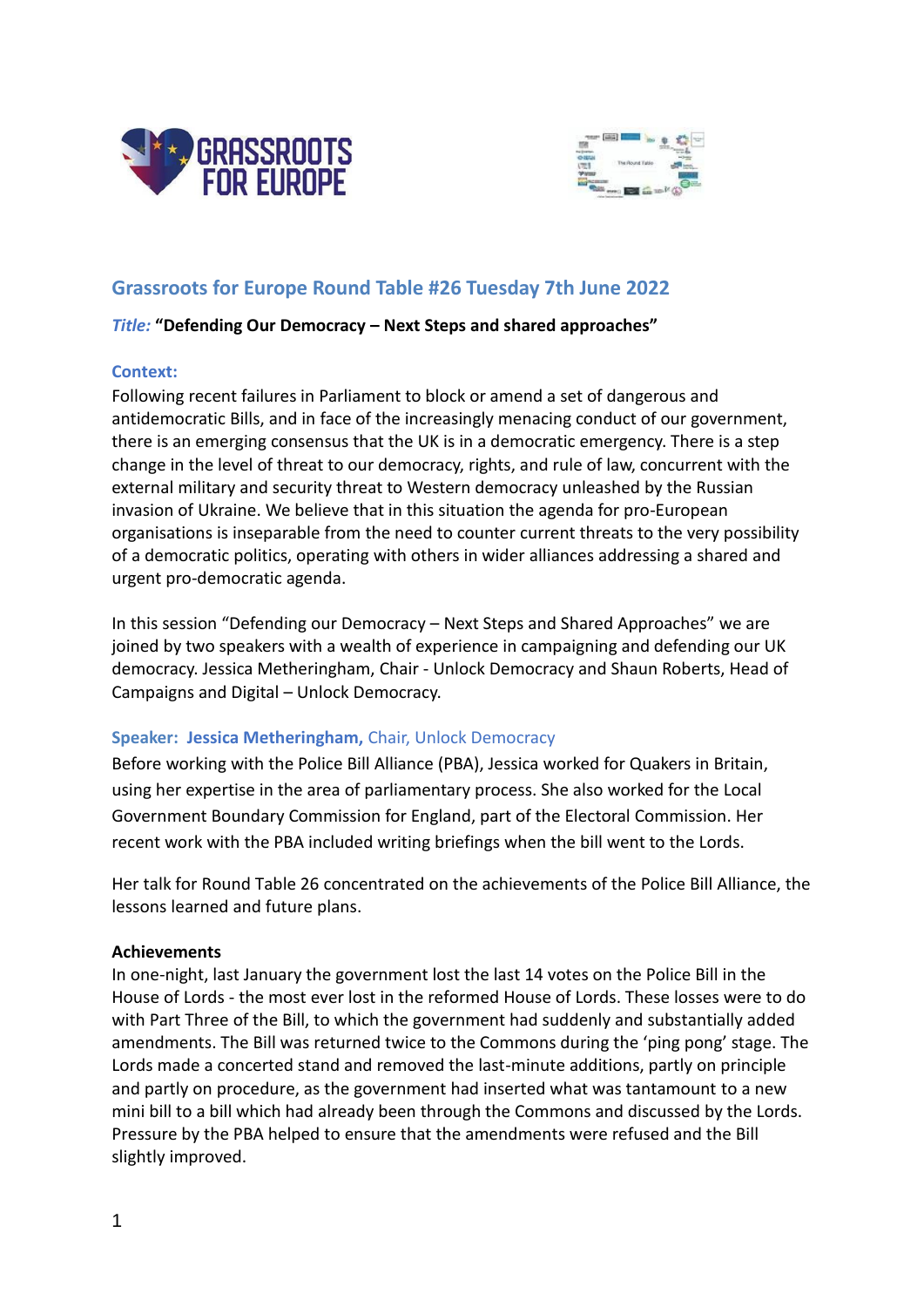# **Lessons learned**

A strong lesson which we learned was to prioritise our amendments bearing in mind that it is the political parties who mainly have all the power, especially when government has a large majority. So, organisations need to focus on influencing the parties.

It is hard to encourage MPs and Lords to rebel. If the government will not compromise, the Lords will normally tend to gradually give way.

Speak to and galvanise your base to spread the word from the outset. Find a balance between activating your own base and accessing known opponents whom you want to influence.

It is vital to have someone who effectively evaluates what is happening, and when, to keep the various organisations fully informed. In the PBA five core groups met twice a week, and a much wider group met weekly.

# **Shaun Roberts,** Head of Campaigns and Digital, *Unlock Democracy*

The campaigns against the Elections Bill and the Police and Crime Bill have much in common, partly because of shared personnel. Our political system has now so centralised the power of the Prime Minister and the government that there is precious little scope to stop them if they choose to use that power. The main success of the campaign against the Police and Crime Bill arose because the government omitted significant elements in the bill when it went through the Commons. However, the defeated amendments have been repackaged and are going through Parliament again, this time with the correct procedure.

- **A change of government will not in itself solve the problem of such centralised power.** We need to change the system because the next government, of whichever persuasion, might not give priority to restoring the checks and balances needed for a true democracy.
- **Not changing the political system could be very dangerous in future** because it is a struggle to get the public interested in the technicalities of legislation. The Elections Bill is the Conservative Party's attempt to gain electoral advantage, rather than to improve the electoral system. The same self-interest applies to their other legislation, but people are now beginning to realise that the government is there for itself, not for the people.
- **Great campaigns bring benefits to the democracy sector.** The Elections Bill and the Police and Crime Bill campaigns were great campaigns with small successes in areas which at first appeared unachievable. They brought together organisations in a way that had been absent for years. They strengthened the democracy sector, not just in size, but by putting in place more effective mechanisms and relationships. Hansard shows that our Elections Bill campaign in the House of Lords was among the most effective ever in terms of influencing peers, even if we later lost the repeat vote. When the government made no concessions, it was quite dispiriting to see the limited power of the Lords in our centralised system.

• **Fighting hard for good causes encourages progressive politics**. By the end of these campaigns the government knew it had been in a fight. If bad government bills are not opposed, we and they learn nothing. We must fight for good causes; however tough the fight may be. Our supporters are glad we had that fight, and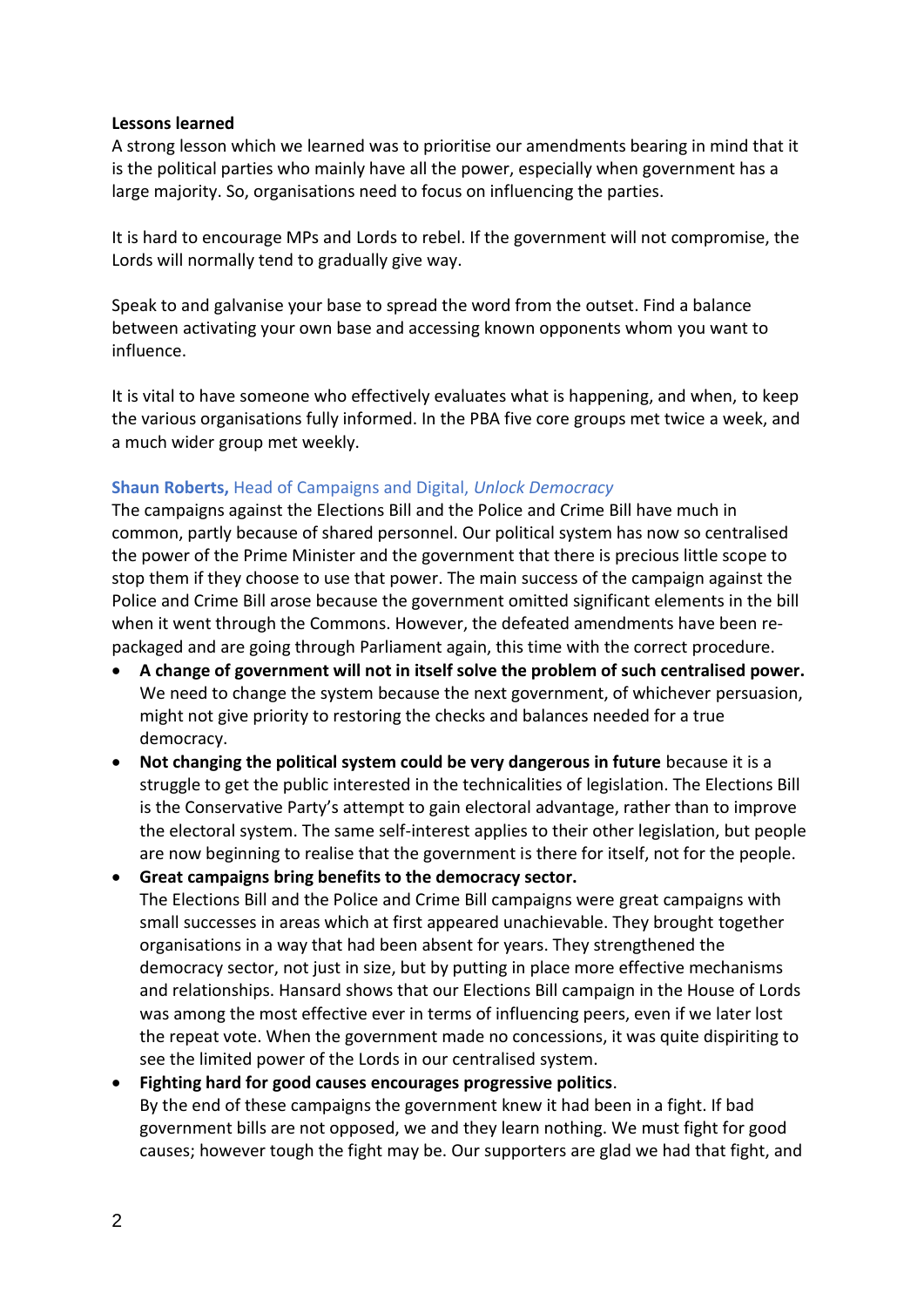the number of *Unlock Democracy*'s supporters, for example, has grown about 50%. Progressive politics in general needs to take advantage of this enthusiasm.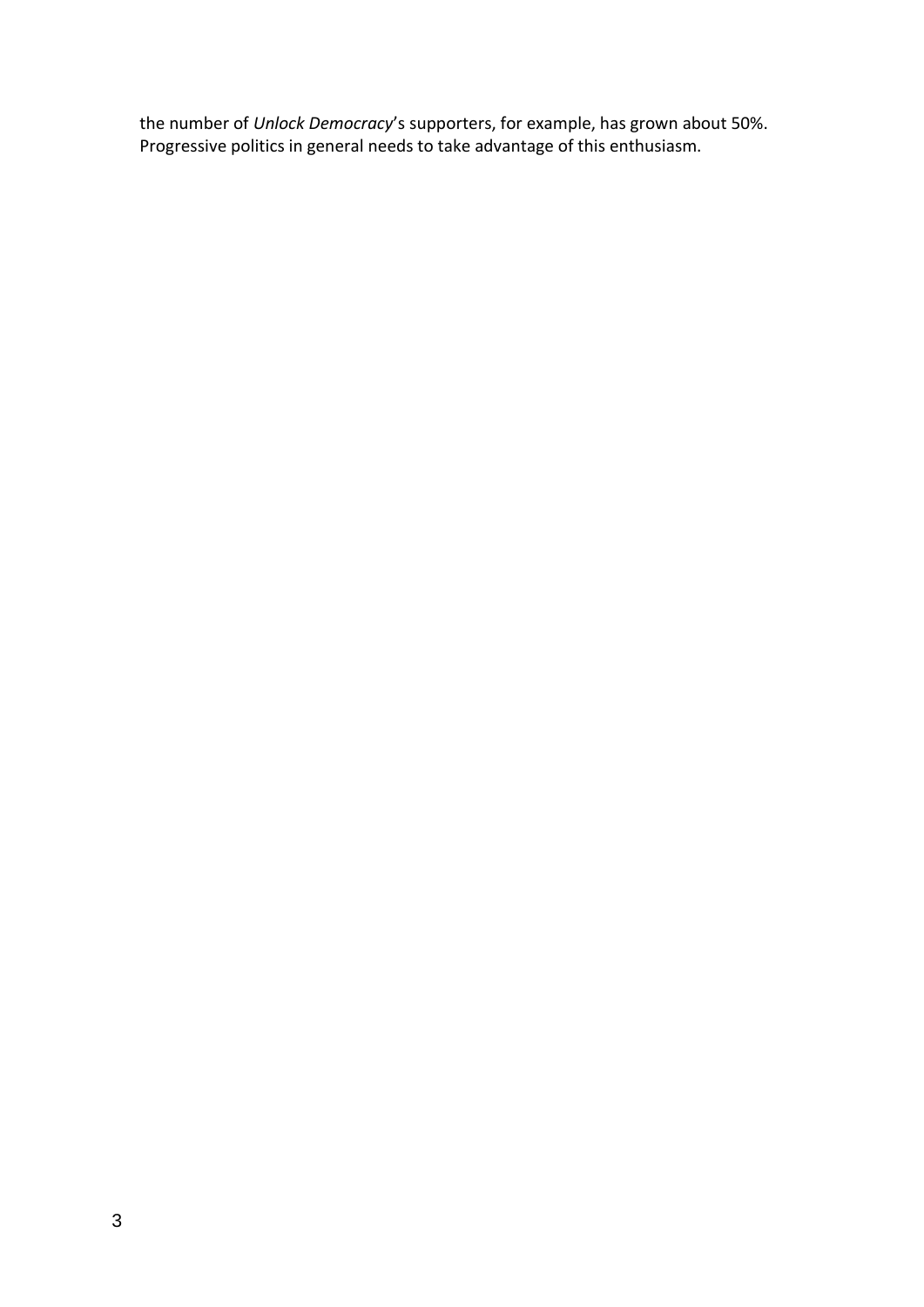# **What worked well?**

- **Excellent coordination and leadership**. Kyle Taylor of *Fair Votes*, for example, produced amazing coordination, ensuring information went out regularly and setting up a steering group.
- **Level of cooperation.** Lots of organisations pooled expertise, complementary skills, and staff time, with real support from the top of those organisations. Media help was bought in to fill an important gap. This created a whole which was much stronger than the sum of its parts.
- **Flexibility.** Groups were allowed to do what they did best and were most interested in. Such flexibility reduced stress and potential infighting about who would benefit most.
- **Clarity of message, strategy, and objectives**. The focus on targeting the Lords, composing, and openly sharing clear, practical briefings and messages were essential.

# **Finally, what should 'progressives' do now?**

Move away from working defensively to stop bad things happening, because that focusses on the government's ideas and vision, we need to start talking more positively about **our vision for making the world better,** thus forcing our opponents to attack our alternative vision. For example, many people want to remove Boris Johnson, but are not sure about what comes next, and struggle to believe things can be better. So, we need to **develop campaigns that show what is better and offer some hope**. That's one of the big lessons from these campaigns over the last year.

# **Question & Answer:**

*Note: information pack. A selection of links to and extracts from recent documents on this meeting's topics is being circulated along with this report.*

*Question:* **I was curious to know whether you had any links or connections, or exchanges with organisations fighting different but similar battles in Hungary and Poland, in India or in other parts of the world?** 

JM: Not a lot in the case of the Police Bill Alliance, whose campaign was focussed on the specific UK parliamentary process, although the work of some key alliance members such as Bond involves very close international contacts.

SR: The recent campaign over the Election bill was also very UK-focussed. However, there is a keen interest in learning from experiences and approaches on these issues around the world. This podcast series by Anat Shenker-Osorio is highly recommended: [https://wordstowinby-pod.com](https://wordstowinby-pod.com/) . (See also below on a recent project using experiences from Georgia, USA).

*Chair*: Eliot Higgins' recent book *We are Bellingcat* (p 150f) mentions various national citizen and public initiatives promoting awareness, detection and combating of online disinformation.

# *Question:* **Do we know if anyone has created a 'write to your MP' tool on the Public Order Bill?**

SR: Liberty are likely to offer this, as previously, but may delay releasing it until the Report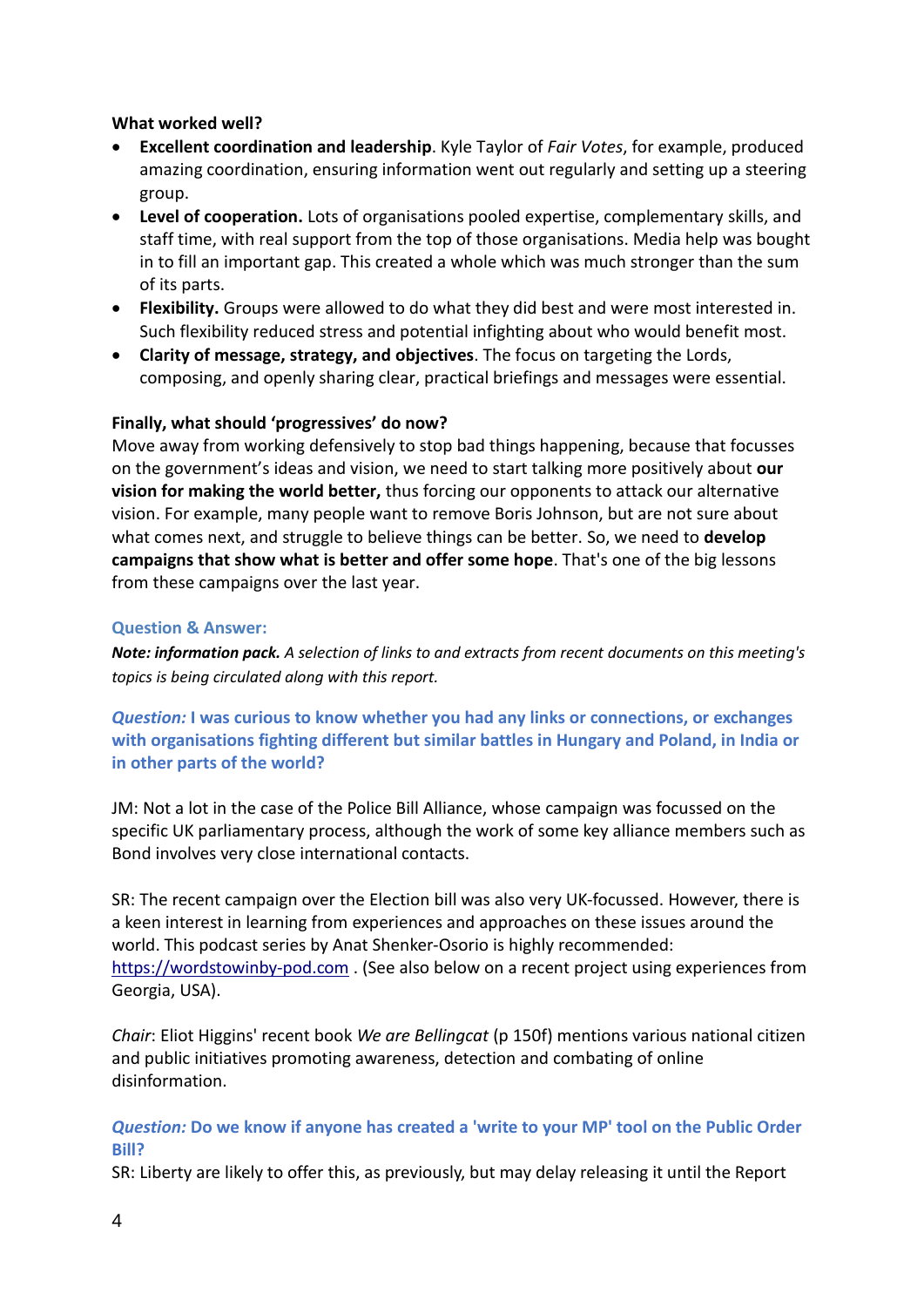stage of the Bill, so as to concentrate letter-writing from the public to MPs at that time, following earlier lobbying by the organisations.

# *Question:* **Should the next phase of campaigning against anti-democratic government legislation use the same approach as the recent campaigns, or does their experience suggest any fine-tuning or trying something different? Does the current instability of the government offer campaigners new opportunities?**

SR: Experiences in countries with chronic long term democracy issues are that resistance can involve very long periods of frustration and failure, but when it is one's own country, there is no alternative to continuing the struggle regardless. Now we are starting to experience this in the UK. There can be a happy ending. You have to keep fighting. We need to keep doing all these things, while still always saying how do we do that better. People have been looking for lessons learned but don't currently see a better way. In broader terms what is missing now is engagement with challenging issues by the political parties, leaving a void which campaigns and charities are then trying to fill. So (agreeing with comment by JM) more effort may need to be directed to get the parties to take more ownership on issues like crime and Brexit.

JM. Totally agree with SR. Disagree with assumption in the question that the ruling party may be more willing to rebel if the government is looking fragile. The opposite is the case. Conservatives have a culture of loyalty, not rocking the boat, even though some individuals are alienated and express dissent. A few of them will speak out on key issues, but not very strongly, and the weaker the government gets, the stronger they all cling together, right up until the moment where it completely shatters. Progressive opposition parties may also not be bolder at this time for fear that a misstep will make them lose their fleeting opportunity. They will want to stick to simple messages, nor nuanced messages.

# *Question:* **Has anyone calculated what the totality of the government's recent electoral law changes will do to help the government in terms of seats or percentage points, and thought about how to play the answers to that question back to the Labour Party?**

# JM: That would be fascinating but don't know.

SR: The parties may have done this but kept the findings private. There has been encouraging progress in Lab/LibDem cooperation since 2019. But there is a concern that Labour would rather win the GE and then inherit the benefit of distortions that favour government, rather than give them up. And then there is a worry, as now in the USA, that if nothing is reformed under a progressive government, the right on its return to power will have a strong basis to make things even worse. There was a recent conference at the Constitution Society which discussed whether there is a concerted assault on democracy under way in the UK. The scholarly consensus answer was apparently no: there is currently a chaotic bunch of uncoordinated anti-democratic moves: "they're just removing the checks and balances that they find inconvenient;" but this could effectively clear the way for an organised move at a later date.<sup>1</sup> Angela Rayner was talking at the weekend about restoring

<sup>1</sup> [https://consoc.org.uk/executive-power-and-the-constitution-is-the-uk-government-getting](https://consoc.org.uk/executive-power-and-the-constitution-is-the-uk-government-getting-more-powerful/)[more-powerful/](https://consoc.org.uk/executive-power-and-the-constitution-is-the-uk-government-getting-more-powerful/)

<https://consoc.org.uk/is-the-uk-sliding-into-state-capture/>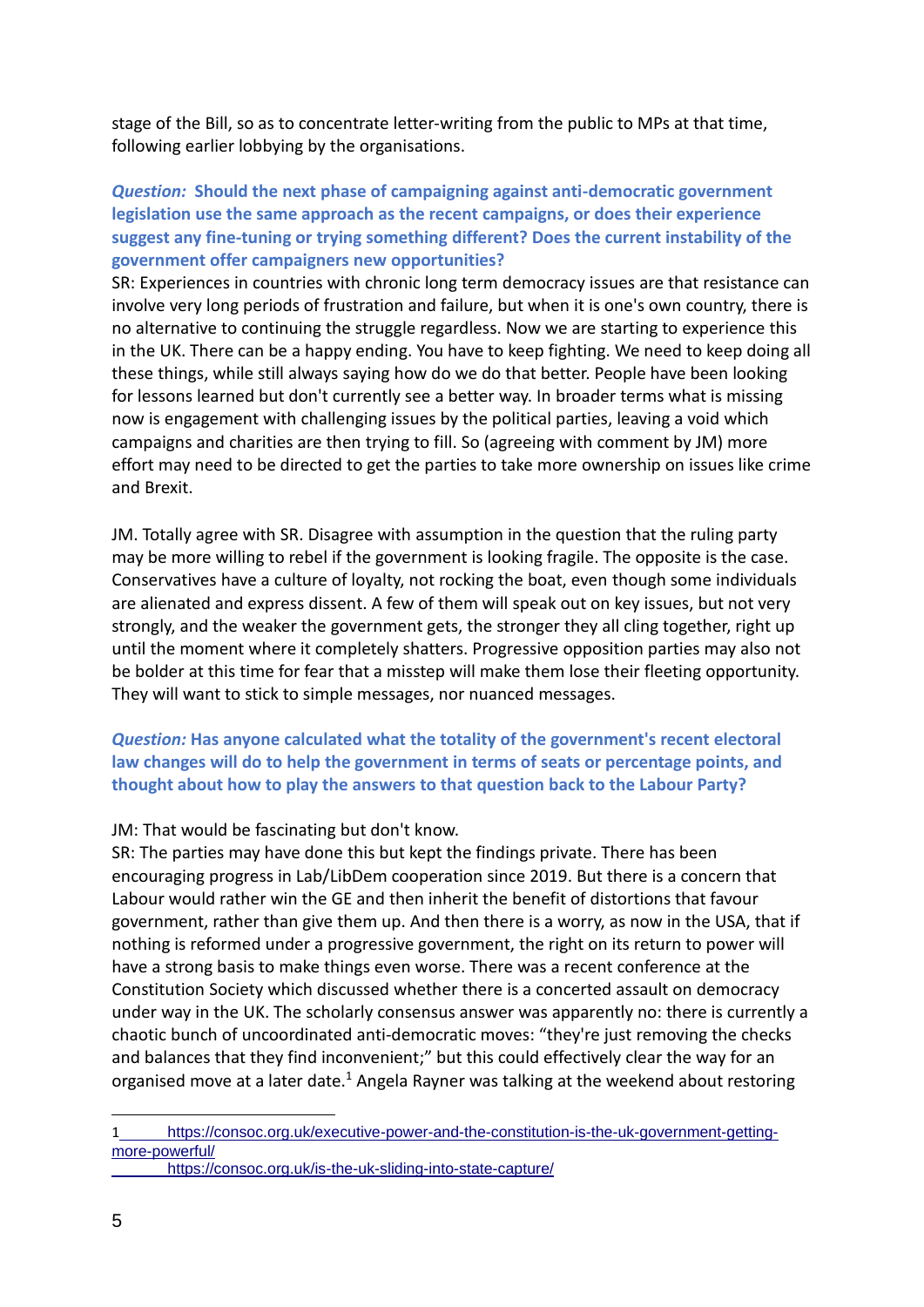decency to politics. More pressure is needed from our campaigns to ensure that Labour will genuinely commit to rolling back the recent dangerous moves.

# **Action points and plans**

The chair read a message to the meeting from Best for Britain, who were unable to attend. *"With an 80-seat majority in the Commons it is incredibly difficult to get meaningful concessions from the Government in the Commons but focusing on amendments in the Lords is do-able. In many respects, the best thing for your members to do may even be pressuring Labour to undo all the anti-democratic legislation if they are the largest party after the next election. There is no certainty that they will and so as selections of Labour PPCs begins apace (the first was selected in Gedling yesterday) it might be worth local groups pushing those PPCs to pledge to row back the Elections Bill/Policing Bill etc. when elected as MPs.*

*In terms of next steps, the Government will be consulting on the Bills it passed in the last parliament, before introducing secondary legislation, so it will be worth GfE submitting responses to those consultations (B4B emails will signal when and how) and the details of the Queens' Speech Bills haven't yet been published, but as they are, national campaigns will take the lead on different ones."*

# **Make Votes Matter:**

**Democracy Loves Strong & Stable Government, Monday 13 June 2022 at 6:30pm. An Online seminar -** Can Proportional Representation deliver 'Strong & Stable Government'? The evidence shows that yes, it can!

**[https://www.makevotesmatter.org.uk/democracy-loves-strong-and-stable-government](https://www.makevotesmatter.org.uk/democracy-loves-strong-and-stable-government#_blank)**

# **Another Europe is Possible:**

It was uplifting to hear from the speakers about the work in Parliament and their many achievements. It is important for us to keep resisting, on the parliamentary side through lobbying, but also through the extra-parliamentary social movements. The protests on the streets and the level of public unrest forcing the government to delay the passing of the Police Bill worked in tandem with the parliamentary lobbying. If the social movements can really get into an organised mindset and mobilise on the streets regularly, in tandem with the parliamentary lobby, we can make the government quake in its boots and think twice about passing certain laws. That takes work on the ground, and it takes resistance to fatigue, it takes consistency, drawing on an impetus against this authoritarian bill in wider, broader society.

Liberty is leading a campaign against the repealing of the Human Rights Act. They have got a petition going on the Public Order Bill. The KillTheBill Instagram account, which is quite good at reaching out to different groups, has started telling people about what's bad about the Bill, telling people to write to their MPs, and doing some outreach work. Another key issue where we can engage a mass movement is the cost-of-living crisis, where people can see the connection between economic pain and our democratic crisis. There is a rally in London on 18th June: **<https://costoflivingcrisis.org/events/we-demand-better-march-and-rally/>**

The Russian invasion of Ukraine is a reminder of other Russian interventions against democracies across the world. Supporting post-war reconstruction will be essential to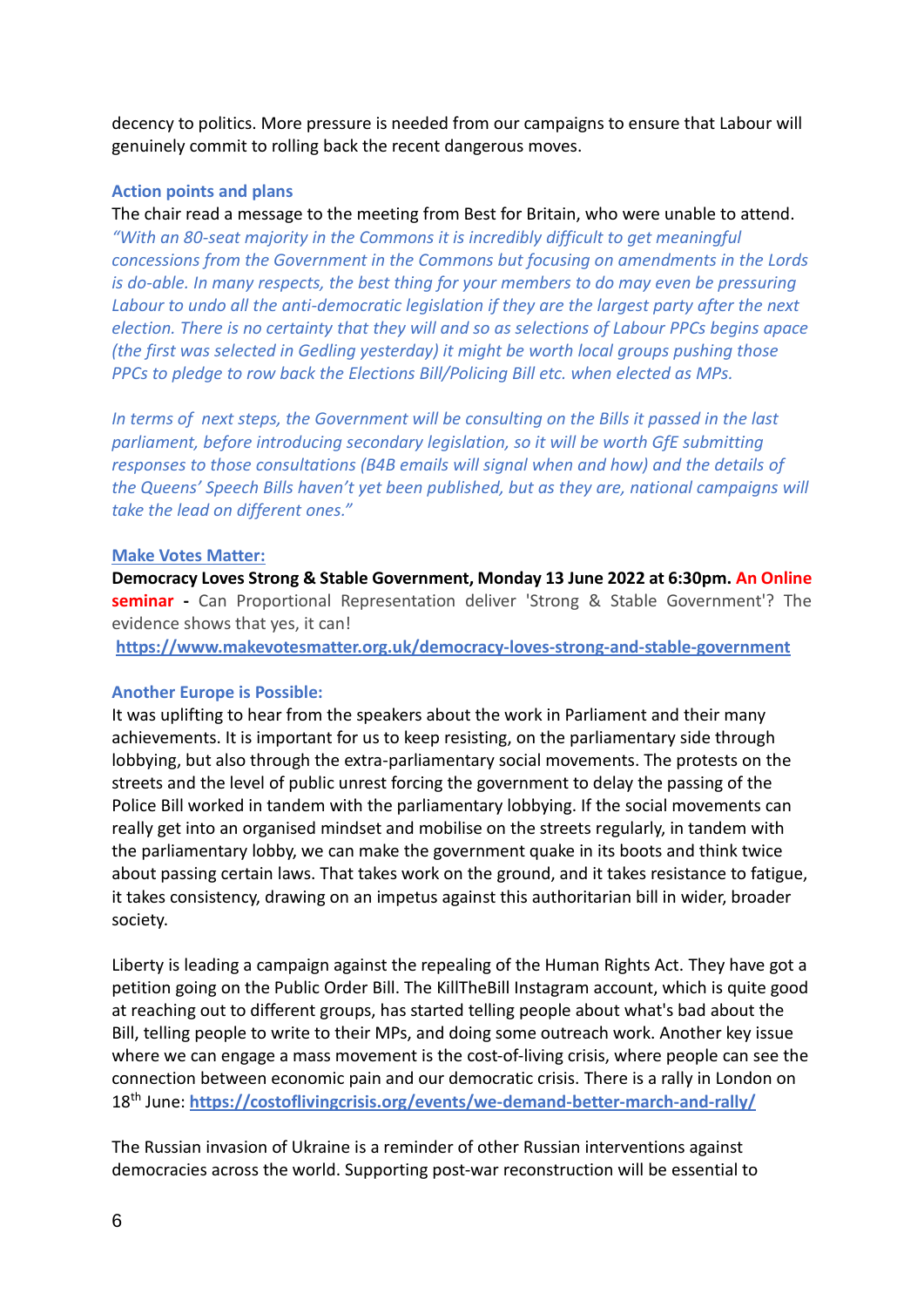stopping the long running slide into fascism. Social movements across France, Germany, Spain, and the rest of Europe are organising a European summer university on questions about democracy, migration, international solidarity, war, and peace. AEIP is organising a workshop on building a secure Europe, in Europe and beyond its borders. European Alternatives, which is our partner organisation has been running citizens assemblies across Europe and online. AEIP did a recent event on the French presidential election, which is interesting, given the new alliance of the left that is happening there now. This is quite relevant here in relation to Labour and the Lib Dems collaborating, so there's lots to learn.

AEIP are collaborating with the Frederic Ebert Stiftung in Germany to look at Islamophobia in France and in the UK, because we think that that scapegoating of minorities was quite key to the anti-migrant sentiment in Brexit, and it's happening in France as well; it's part of the slide into authoritarianism, stamping down freedom of religion and attacking minorities. AEIP is also writing a report with Frederic Ebert Stiftung on Brexit and the environment. George Monbiot wrote recently on the coastal pollution impact on marine life resulting from new work on post-Brexit freeports, which are also attracting a lot of corrupt money. There will be a report launch at the Labour Party Conference on that. All these different contributions connect to each other and to wider pro-democracy struggles.

# **Grassroots for Europe:**

GfE were encouraged to hear about the flexible approach in DDC as described by Shaun, allowing for a range of modes of collaborative engagement, suited to organisations' different missions and constitutional arrangements. The pro-European scene includes a large number of small, various, and independent groups. Grassroot volunteers are often motivated by personal engagement in a specific topic area, e.g., Europe or climate. Hence it makes sense to keep a specific focus of action for specific campaigns and groups of campaigners, although there is often much overlap – though the political parties have unfortunately not yet caught up with this.

# **European Movement UK:**

There are past and ongoing personal connections between people in EM-UK and other campaigns, notably Make Votes Matter and Compass. EM-UK has taken a policy decision not to engage extensively at national level on pro-democracy actions outside of its core pro-European mission. This is influenced by a current situation where opposition parties are reluctant to engage with Brexit issues, or have currently unhelpful positions: "if we don't focus on this, who will?" EM-UK's local affiliated groups are welcome to engage in collaborations with other campaigns – just as some are already now doing via MVM and Compass. Meanwhile there are up to nine Brexit-related Bills expected in the current parliamentary session, including the Brexit Freedoms Bill. There's a new Bill that's threatening the Northern Ireland protocol. EM-UK expects have its work cut out addressing these.

# **Suggestions for closer cooperation of pro-EU and pro-democracy groups:**

- 1. Events information sharing: the GfE Round Table operates an event news 'hopper' service for its participants, which could broaden its scope to include other prodemocracy events likely to interest our campaigners.
- <sup>2.</sup> Formal participation in alliances/coalitions. Partner organisations in the Round Table